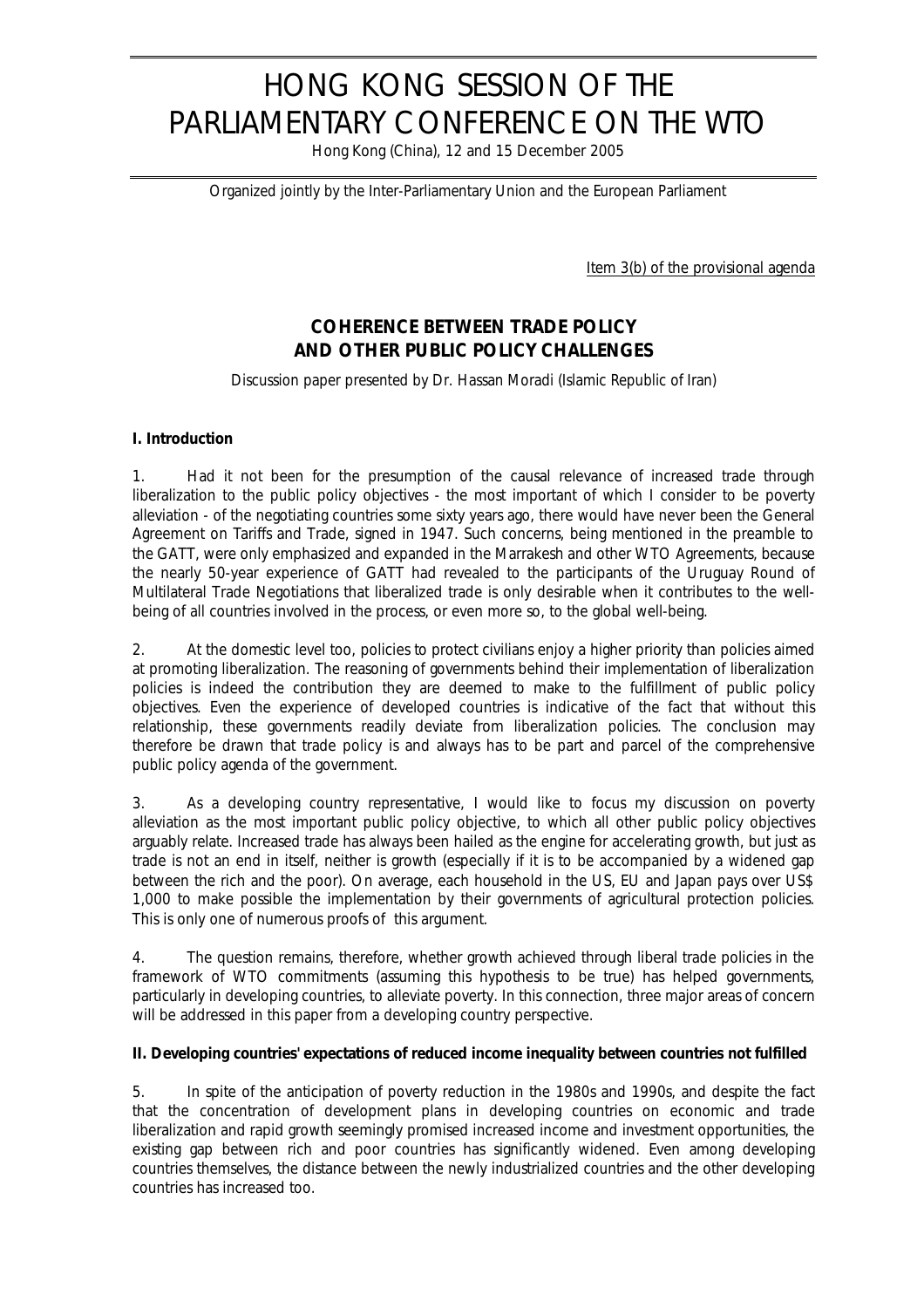6. Apart from the poverty alleviation achievements in South-East Asian countries, in the 1990s, the rest of the developing world witnessed an increase in the number of poor people compared with the previous decade. The income disparity between the LDCs, developing countries and developed countries has been identified as a serious threat to international peace and security.

7. In the 1990s, most of the developing countries expected increased earnings from increased exports. However, there were many such countries which exported more, yet earned less. The unstable and declining prices of primary and raw materials caused the share of the developing and least developed countries in international trade to show a negative trend.

8. As in many cases, economic and trade liberalization in the developing countries has either not resulted in growth, or owing to the lack of the laws and regulations necessary for the effective support of liberalization policies and the lack of a strong political will of the governments for the proper implementation of such policies, it has practically resulted in the increased vulnerability or even the destruction of industries in developing countries. So grave has this problem been, that far from achieving growth, some developing countries have experienced what has become known as "deindustrialization".

9. Many countries, whether individually or in the framework of regional and international organizations, have realized nowadays that development and growth programmes vary, as the specific circumstances prevailing in countries are different. No predetermined, uniform development or growth model can therefore be prescribed for all countries. The roles the governments play in this process will accordingly differ from one country to the other.

10. Most of the newly industrialized developing countries, in particular those of South-East Asia, started their liberalization policies only after they had established the capacities and groundwork for industrial development and improved productivity using government support to achieve "real" competitiveness. In other words, protectionist policies were only dropped when they were not needed anymore. The fact is that countries will only be able to liberalize their trade systems when they reach a certain level of industrial development.

### **III. The share of developing countries' products in global markets has not increased**

11. Notwithstanding the efforts made by developing countries towards trade liberalization, their global market share has not increased as expected. The truth is that in the case of the least developed countries, the figures have been decreasing.

12. Most of the developing countries are mainly producers and exporters of agricultural products. However, the global agricultural markets are controlled and dominated by Trans-National Companies (TNCs), which do not consider either the interests of developing and least developed countries, or even those of small and medium-sized farmers in developed countries. They are the real and main beneficiaries of agricultural subsidies in developed countries, which enable them to offer their products in global markets at lower prices than those of developing and least developed countries. This is what happens sometimes in the markets for a particular product, and it also affects the developing and least developed countries, which usually produce one or just a few major agricultural products. Cotton, sugar, bananas, crude rubber, cocoa, coffee, oil seeds, etc. are all well-known cases of this story.

13. For the so-called non-trade concerns and the multifunctional nature of the agricultural sector, the developed countries claim that due to domestic dissatisfaction and the public protests of their farmers, they are not in a position to meet their commitments regarding the significant reduction of domestic support and export subsidies. Also, the experience gained in the previous rounds of multilateral trade negotiations indicates that the developed countries (mainly the US and the EU), while accepting commitments in this regard, have always refrained from setting a specific timetable for the implementation of such commitments, because in addition to the above-mentioned protests, they will risk widespread unemployment. However, taking all these considerations into account, if one puts aside hypocrisy and speaks of ambitions that can really be put into practice, a way should be sought to use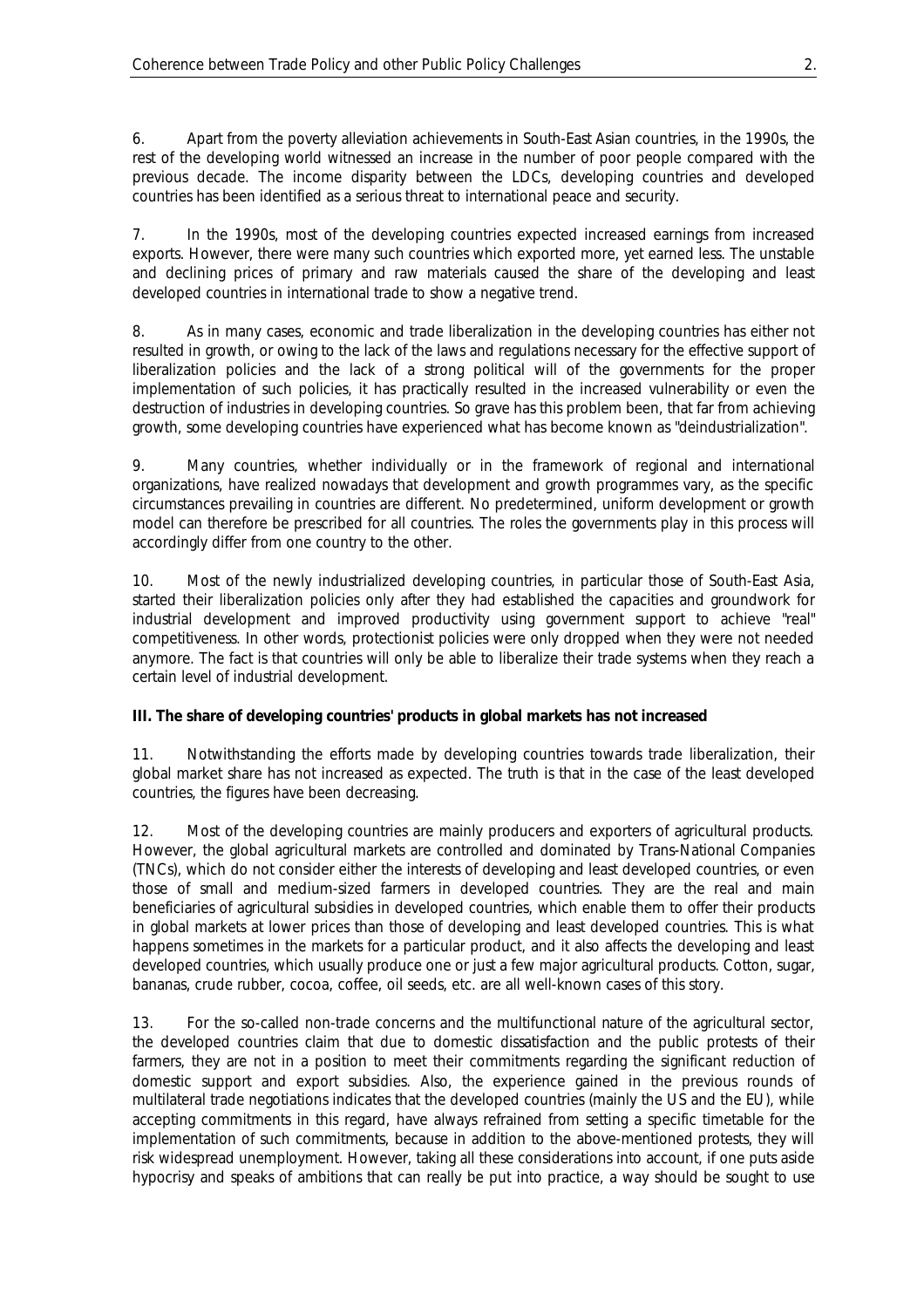trade as a means for growth as well as the participation of all countries, irrespective of their levels of development. If the developing and least developed countries are really to benefit from world trade, in addition to the exertion of pressure on developed countries to decrease their protection measures, thought must be given to compensatory remedies for developing countries, until the reduction commitments of developed countries are fulfilled and a mechanism devised to penalize the maintenance of costly protection policies in agriculture by developed countries and to favor developing and least developed countries. The determination of fines and the establishment of a fund to collect such fines to help protect the vulnerable production of developing and least developed countries can possibly be taken into consideration in this regard.

14. The multi-functionality argument put forward by the developed countries regarding their agriculture sector can equally be applied to the industrial sector in many developing countries, where such important industries as automobile production, steel and textiles have significant non-economic relevance too. Many cities and even rural areas are heavily dependent on the functioning of these industries, and some have in fact come into existence after the establishment of these industries in a particular area. Huge groups of people are employed in these industries, and they consequently enjoy great political power in the community as well as in the government, particularly in the parliaments. In some cases, these industries are considered as a national pride. Although I do not suggest that such concerns should be ignored, the double standard prevalent at present in the way they are treated for different groups of countries seems absolutely unacceptable.

15. Developing and least developed countries do not have much access to the industrial goods markets in developed countries either. Tariff escalation, imposition of high standards and other non-tariff barriers to trade in developed countries have practically blocked the way for imports from developing and least developed countries. Furthermore, having smaller markets, developing countries have always (but in vain) counted on markets in developed countries in order to be able to have cost-effective higher value added industries, a hope which has turned to frustration because of the above-mentioned impediments. In these circumstances, it is unrealistic to expect an improvement in the level of value added production, use of technology and capital formation in developing and least developed countries. After considerable growth in the 1990s, these countries achieved an enhanced share of 30 percent in the global trade in goods, a figure which does not correspond to either their population or their economic capacities. However, a much more worrying fact is that even this low share in global trade in goods is not equally distributed among all developing countries, and that about 70 percent of trade in manufactures belongs to eight East Asian countries, which means that the share of other developing countries is a virtually negligible figure.

16. Taking account of standards and other non-tariff barriers, as well as consumer choice in developed countries, simply allowing importation by the EU and other advanced countries of quota and duty-free goods from least developed countries does not appear to open a way for these countries to gain an appropriate share in the global market.

#### **IV. The specific conditions of developing and least developed countries are not considered**

17. If the vicious circle of poverty is to be broken and more economic integration is to happen at the global level to guarantee international peace and prosperity, there must be solutions designed and put to practice specially for developing countries. Less exacting implementation requirements, more flexible grace periods, the provision of training and technical assistance to build the necessary capacities, and temporary exemption from some WTO commitments, which may at times hinder the growth of specifically significant sectors in these countries, are among the measures which merit consideration.

18. In this connection, the case of countries in the process of acceding to the WTO or those which have applied for WTO accession also needs to be particularly noted. While the distance between the poor and rich countries has increased, higher pressure is being exerted on the developing and least developed acceding countries to deprive them of the lowest-margins profits they are presently making through trade. WTO-plus demands, denying the grant of grace periods, zero-for-zero requirements for high-tech sectors and demands for signing WTO multilateral agreements such as the Agreement on